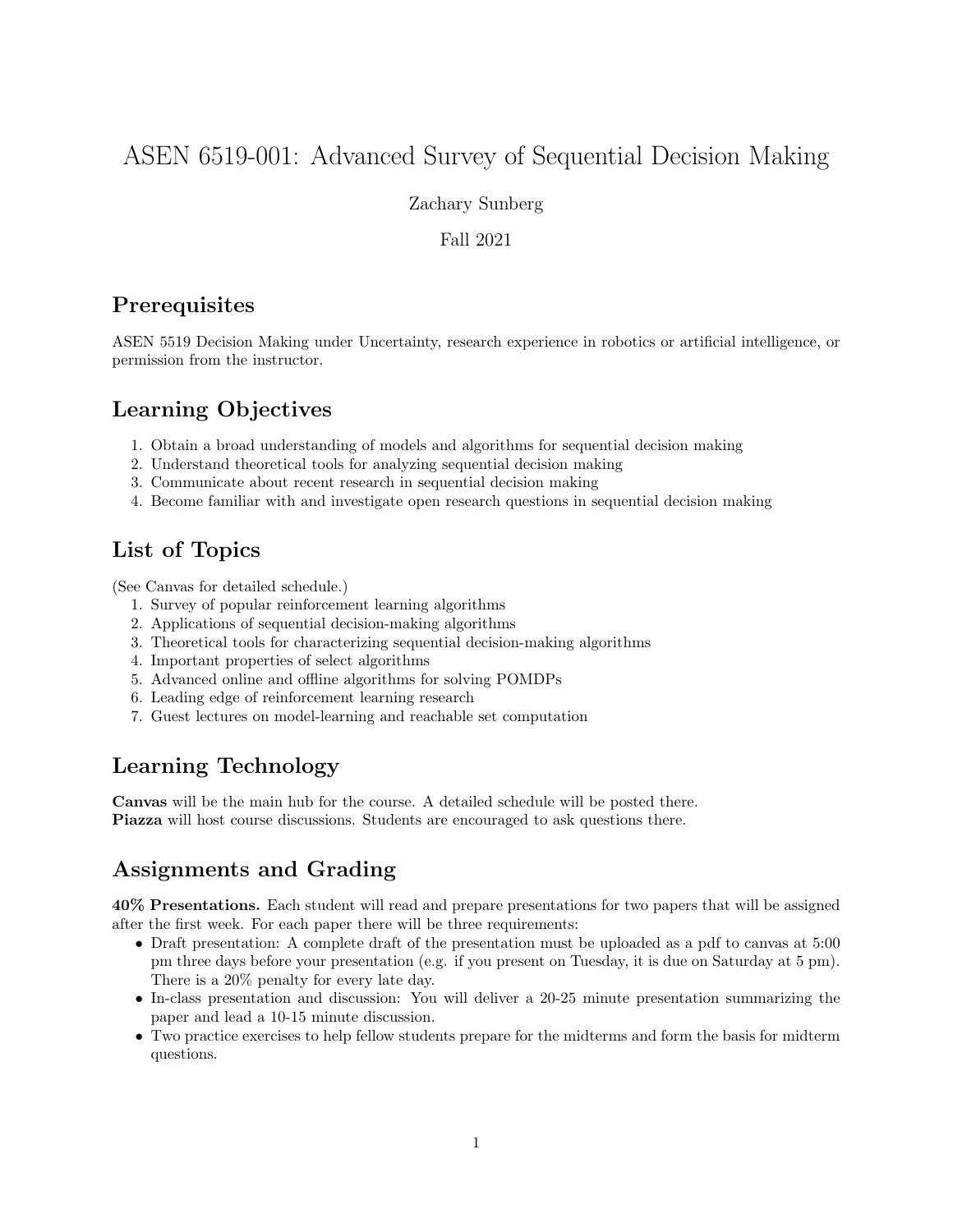20% Quizzes. There will be two take-home midterm quizzes.

35% Final Project. A final project chosen by the student that ideally connects to their research. Deliverables will be a 15 minute presentation and a 4-8 page report. There will Project may be completed in teams of up to 2.

5% Participation. Students are expected to attend all lectures except for approved reasons such as travel, illness, or religious observances. You will also be expected to ask questions and participate in discussions during the semester.

### Instructor Contact

Professor Zachary Sunberg

AERO 263 [zachary.sunberg@colorado.edu](mailto://zachary.sunberg@colorado.edu)

Office Hours By request: please create a calendar invitation for a time marked free on my calendar at [https://zachary.sunberg.net/contact#calendar]( https://zachary.sunberg.net/contact#calendar) and indicate whether you would like to meet in my office or provide a videoconference link.

### Meetings

Tuesdays and Thursdays 10:05-11:20 am AERO N250 / Zoom Link on Canvas

## Auditing

Auditing of the course is allowed, however, it is requested (though not required) that auditors volunteer to present one of the papers.

## University Policies

Please find an accessible online copy of the policies here: [https://www.colorado.edu/academicaffa](https://www.colorado.edu/academicaffairs/student-syllabus-statements)irs/ [student-syllabus-statements](https://www.colorado.edu/academicaffairs/student-syllabus-statements). The linked document contains urls to other department websites that are not included in the text below.

### Classroom Behavior

Both students and faculty are responsible for maintaining an appropriate learning environment in all instructional settings, whether in person, remote or online. Those who fail to adhere to such behavioral standards may be subject to discipline. Professional courtesy and sensitivity are especially important with respect to individuals and topics dealing with race, color, national origin, sex, pregnancy, age, disability, creed, religion, sexual orientation, gender identity, gender expression, veteran status, political affiliation or political philosophy. For more information, see the policies on classroom behavior and the Student Conduct & Conflict Resolution policies.

### Requirements for COVID-19

As a matter of public health and safety due to the pandemic, all members of the CU Boulder community and all visitors to campus must follow university, department and building requirements and all public health orders in place to reduce the risk of spreading infectious disease. Students who fail to adhere to these requirements will be asked to leave class, and students who do not leave class when asked or who refuse to comply with these requirements will be referred to Student Conduct and Conflict Resolution. For more information, see the policy on classroom behavior and the Student Code of Conduct. If you require accommodation because a disability prevents you from fulfilling these safety measures, please follow the steps in the "Accommodation for Disabilities" statement on this syllabus. As of Aug. 13, 2021, CU Boulder has returned to requiring masks in classrooms and laboratories regardless of vaccination status. This requirement is a temporary precaution during the delta surge to supplement CU Boulder's COVID-19 vaccine requirement. Exemptions include individuals who cannot medically tolerate a face covering, as